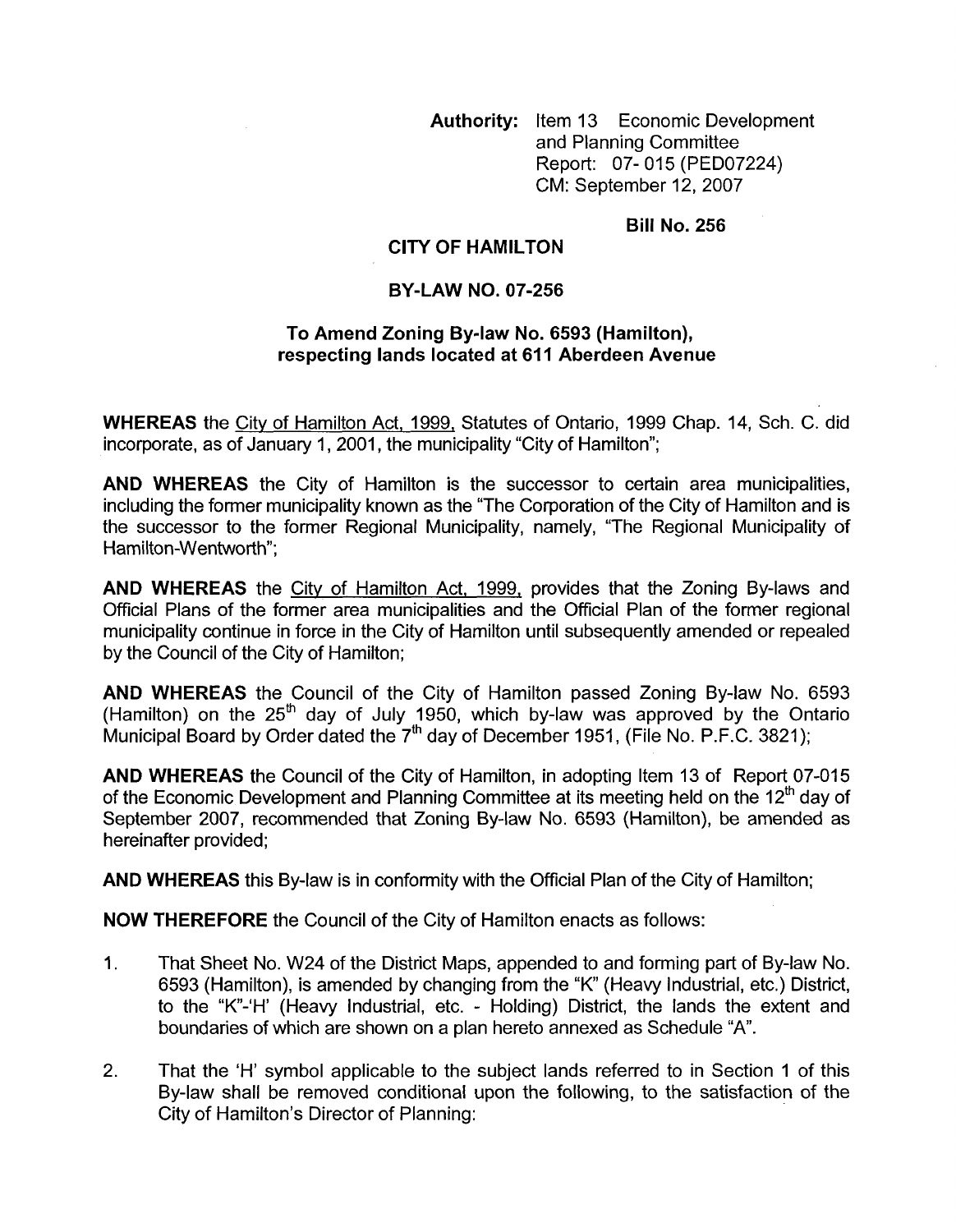By-law respecting 611 Aberdeen Avenue (Page 2 of 3)

- a) Provision of an adequate sanitary sewer outlet to service these lands directly:
- b) Dedication to the City of Hamilton, if required, of a portion(s) of these lands for road widening purposes; and,
- c) Final approval of the West Hamilton Innovation District Secondary Plan.

The 'H' symbol shall be removed by amendment to this By-law and the development of the lands referred to in Section 1 of this By-law may at such time proceed in accordance with the "K" District provisions.

- **3.** No building or structure shall be erected, altered, extended or enlarged, nor shall any building or structure or part thereof be used, nor shall any land be used, except in accordance with the "K"-'H' (Heavy Industrial, etc. - Holding) District provisions.
- **4.** The Clerk is hereby authorized and directed to proceed with the giving of notice of the passing of this by-law, in accordance with the Planning Act.

**PASSED** and **ENACTED** this 12<sup>th</sup> day of September, 2007.

ugs Fred Eisenberger

Mayor **W** City Clerk

ZAR-07- 01 **4** 

的过去式和过去分词

Kevin C. Christenson